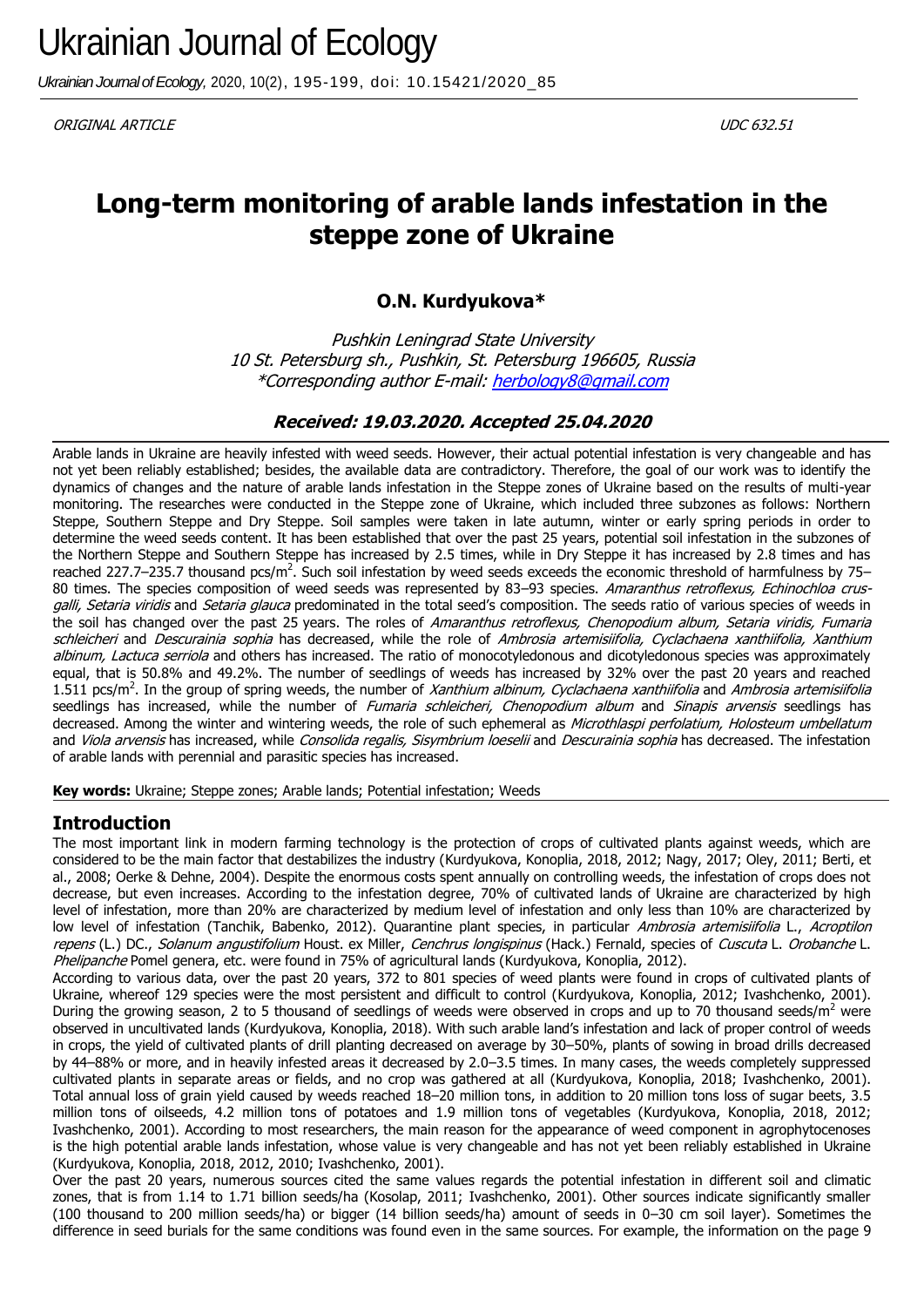of classic research by A.A. Ivashchenko (2001) indicates that there were 100 million to 4 billion seeds in 0–30 cm layer of arable land of Ukraine, while the information on the page 56 indicates 1.14 to 1.71 billion seeds/ha.

It was believed that the main weed seed burials were accumulated due to the high seed productivity of most species growing on cultivated lands (69–73%), as well as their supply with organic fertilizers (25–30%). Only 1–2% was due to other supplies (Rotches-Ribalta, 2015). In some cases, it was indicated that potential soil infestation was 81–375 million seeds/ha in fields without organic fertilizers, while in fertilized ones, it amounted to 1.5 to 4.0 billion seeds/ha (Soroka et al., 2012). It was emphasized in many works that violations in crop rotation, as well as simplified soil treatment systems and incorrect use of herbicides were considered the main reasons for the high potential soil infestation with weed seeds (Kraehmer & Jabran, 2016; Hanzlik, 2016; Kurdyukova et al., 2010; Avav & Oluwatayo, 2006). In recent years, it has been proven that 92–95% of all seeds entered the soil upon their shedding from plants growing in this field and only 5–8% of them entered the soil in other ways (Kurdyukova, Konoplia, 2018). Moreover, seed burials were replenished annually and increased on average by 33% according to some authors and by 19–72% or more according to others (Kurdyukova, Konoplia, 2018, 2010; Ivashchenko, 2001). Some experiments showed that over the past 24 years they have decreased on average by 69–94%. Thus, the actual state of potential arable lands infestation in Ukraine, especially in recent years, remains undetermined, the available data are contradictory as they were obtained 10–20 years ago and require clarification. The goal of our work was to track the dynamics of arable lands infestation in the Steppe zones of Ukraine based on long-term monitoring.

### **Research Methodology**

Herbological monitoring was carried out by expeditionary route method during 2000–2019 in the Steppe zone of Ukraine, which included three subzones: Northern Steppe, Southern Steppe, and Dry Steppe (Figure 1).



**Figure 1.** Study area in the Steppe zone of Ukraine.

Expedition trips were carried out according to previously planned routes. Along the routes, samples were taken to determine potential weed seed burials in 0–30 cm soil layer by means of Shevelev design sampler. With a field area of up to 100 ha a total of 18 samples were taken, with a field area of more than 100 ha a total of 25 samples with a total mass of 2 kg were taken. Total survey area exceeded 24 million hectares. Surveys of arable lands and selection of soil samples was carried out according to common methods in the late autumn after the end of plant vegetation, in winter or in early spring before seed germination. When examining the individual field crop rotations in several farms of each subzone, stationary methods were used for prediction and developing the measures of infestation control. In this regard, quantitative and qualitative changes in weed seed burials were recorded in each crop rotation on permanent (stationary) accounting plots with an area of 10 ha annually for 20 years. Soil samples with a total mass of 2 kg were taken on each accounting plot in 12 places. Seeds taken from the soil were washed with water and their number in the sample was calculated and extrapolated per  $1 \text{ m}^2$ . In the Northern Steppe subzone, our surveys were carried out in Baranikovka Village, Lugansk Region with total area of 600 ha; in the Southern Steppe subzone they were carried out in Novobogdanovka Village, Zaporizhia Region with total area of 450 ha; in the Dry Steppe subzone they were carried out in Novoalekseevka Village, Kherson Region with total area of 500 ha. Seed identification was performed according to several field guides (Kurdyukova, Konoplia, 2018; Kraehmer, 2016; Kosolap, 2011; McCarty et al., 2008; Maysuryan, Atabekova, 1978).

# **Results**

We found that the potential infestation of 0-30 cm of soil layer during the years of research was high in all Steppe subzones of Ukraine. Seed burials naturally increased on average by  $10.1-11.1\%$  that is by 5.48–6.04 pcs/m<sup>2</sup>·10<sup>3</sup> and reached 235.0–235.9 seeds/m<sup>2</sup> · 10<sup>3</sup> by the beginning of 2019. The species composition of weed seeds also increased by more than 1.2–1.4 times and reached 83–93 species. Over the past 25 years, potential soil infestation in the Northern Steppe and Southern Steppe subzones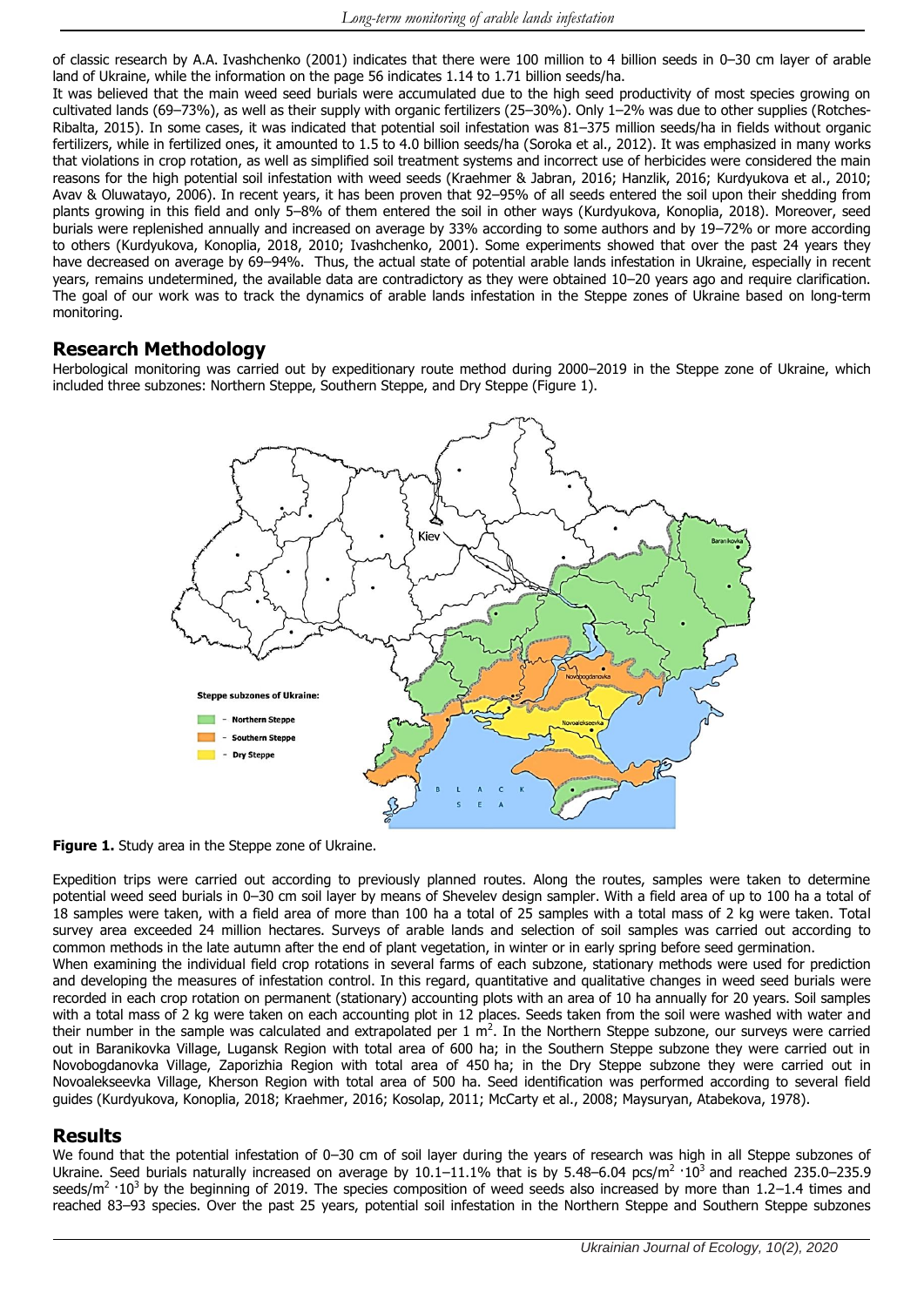increased by 2.5 times, while in Dry Steppe subzones it increased by 2.8 times and reached maximum value (227.7–235.7 seeds/m<sup>2</sup>  $\cdot$ 10<sup>3</sup>) in 2016-2019 (Table 1).

|  | Table 1. Dynamics of potential soil infestation with weed seeds in the Steppe subzones of Ukraine. |  |  |  |  |  |
|--|----------------------------------------------------------------------------------------------------|--|--|--|--|--|
|  |                                                                                                    |  |  |  |  |  |

| Period     | <b>Northern Steppe</b>  |                   | <b>Southern Steppe</b>                 |                   | <b>Dry Steppe</b>             |                   |
|------------|-------------------------|-------------------|----------------------------------------|-------------------|-------------------------------|-------------------|
|            | seeds/ $m^2 \cdot 10^3$ | species<br>number | seeds/ $m2$<br>$\cdot$ 10 <sup>3</sup> | species<br>number | seeds/ $m2$<br>$\cdot 10^{3}$ | species<br>number |
| 1995-1999* | 90.7                    | 58                | 92.2                                   | 71                | 84.6                          | 76                |
| 2000-2004  | 162.4                   | 65                | 168.5                                  | 77                | 193.8                         | 91                |
| 2005-2010  | 209.3                   | 74                | 230.1                                  | 80                | 235.9                         | 92                |
| 2011-2015  | 227.5                   | 79                | 231.7                                  | 84                | 235.0                         | 92                |
| 2016-2019  | 227.7                   | 83                | 233.8                                  | 86                | 236.7                         | 93                |

\*According to N. Konoplya (Konoplya, 2000).

**Table 2.** Dynamics of changes in species composition of weed seeds in the Northern Steppe subzone of Ukraine, (% of the total number).

|                          |            |                           | <b>Period</b> |           |           |           |
|--------------------------|------------|---------------------------|---------------|-----------|-----------|-----------|
| <b>Species</b>           |            | Changes,<br>$\frac{0}{0}$ |               |           |           |           |
|                          | 1995-1999* | 2000-2004                 | 2005-2010     | 2011-2015 | 2016-2019 |           |
| Echinochloa crus-galli   | 19.5       | 15.8                      | 16.1          | 17.0      | 18.3      | $-1.2$    |
| Setaria viridis          | 18.0       | 17.9                      | 18.0          | 17.1      | 16.0      | $-2.0$    |
| Setaria glauca           | 16.5       | 16.5                      | 15.2          | 16.3      | 16.0      | $-0.5$    |
| Amaranthus retroflexus   | 20.8       | 17.9                      | 16.1          | 14.0      | 13.8      | $-7.0$    |
| Chenopodium album        | 5.6        | 4.3                       | 3.8           | 3.1       | 1.8       | $-3.8$    |
| Descurainia sophia       | 2.8        | 2.1                       | 2.0           | 1.8       | 1.6       | $-1.2$    |
| Sinapis arvensis         | 1.5        | 1.3                       | 1.1           | 0.7       | 0.5       | $-1.0$    |
| Senecio vulgaris L.      | 1.1        | 0.6                       | 0.4           | 0.2       | 0.1       | $-1.0$    |
| Cirsium arvense (L.)     | 0.7        | 0.6                       | 0.7           | 0.7       | 0.8       | $+0.1$    |
| Scop.                    |            |                           |               |           |           |           |
| Thlaspi arvense L.       | 0.7        | 0.8                       | 0.8           | 0.5       | 0.4       | $-0.3$    |
| Ambrosia artemisiifolia  | 0.2        | 0.7                       | 3.4           | 6.3       | 9.5       | $+9.3$    |
| Cyclachaena xanthiifolia | 0.1        | 0.3                       | 1.1           | 3.9       | 6.1       | $+6.0$    |
| Fumaria schleicheri      | 1.4        | 1.2                       | 0.7           | 0.3       | 0.1       | $-1.3$    |
| Consolida regalis        | 0.3        | 0.2                       | 0.1           | 0.1       | 0.1       | $-0.2$    |
| Galium aparine L.        | 0.1        | 0.2                       | 0.2           | 0.3       | 0.3       | $+0.2$    |
| Lactuca serriola         | 0.1        | 0.2                       | 0.2           | 0.2       | 0.3       | $+0.2$    |
| Capsella bursa-pastoris  | 0.5        | 0.3                       | 0.3           | 0.3       | 0.3       | $-0.2$    |
| (L.) Medik.              |            |                           |               |           |           |           |
| Solanum nigrum L.        | 0.1        | 0.1                       | 0.2           | 0.1       | 0.1       | $\pm 0.0$ |
| Xanthium albinum         | 0.1        | 0.3                       | 0.7           | 2.7       | 3.5       | $+3.4$    |
| Convolvulus arvensis L.  | 0.2        | 0.2                       | 0.2           | 0.3       | 0.3       | $+0.1$    |
| Other species            | 9.7        | 18.5                      | 18.7          | 14.0      | 10.1      | $+0.4$    |
| Total                    | 100        | 100                       | 100           | 100       | 100       | 100       |

\*According to N. Konoplya (2000).

Particularly sharp increase in seed burials was observed between 1995 and 2000 (1.8–2.3 times), which is obviously explained by the decrease in general efficiency in agriculture during the agricultural sector reformation and transition to new forms of agriculture. Over the next 10 years, potential soil infestation increased by 22–37%, and starting from 2005 to the present it has been fixed and stably maintained at the level of 209.3–235.9 pcs/m<sup>2</sup>  $\cdot 10^3$ . Such soil infestation with weed seeds exceeds the economic threshold of harmfulness by more than 75–80 times and guarantees a very high actual infestation of crops by all types of weeds. Amaranthus retroflexus, Echinochloa crus-galli, Setaria viridis and S. glauca prevailed among the species diversity of weed seeds in all Steppe subzones of Ukraine. The specific gravity of their seeds in total soil infestation reached 64.3%, while for all other species it reached only 35.7% (Table 2).

The ratio of seeds of various weeds species has changed significantly in total infestation. The role of Amaranthus retroflexus, Chenopodium album, Setaria viridis, Fumaria schleicheri, Descurainia sophia, decreased, while the role of Ambrosia artemisiifolia, Cyclachaena xanthiifolia, Xanthium albinum, Lactuca serriola and others increased. The ratio of monocotyledonous and dicotyledonous species during all years of research was approximately equal, i.e., 50.8% and 49.2%. Noticeable changes have also occurred in the species and numerical structure of seedlings of weeds. Thus, in the Northern Steppe subzone during the growing season, the number of seedlings of weeds over the past 20 years has increased by 32% and reached 1.511 pcs/m<sup>2</sup> (Table 3).

In spring weeds, the number of seedlings of Xanthium albinum, Cyclachaena xanthiifolia, Ambrosia artemisiifolia, has increased, while the number of Fumaria schleicheri, Chenopodium album, Sinapis arvensis has decreased. Among winter and wintering species, the role of such ephemeral species as *Microthlaspi perfoliatum, Holosteum umbellatum,* and Viola arvensis, has increased, while the number of Consolida regalis, Sisymbrium loeselii, and Descurainia sophia has decreased. Arable lands infestation with perennial weed species, especially *Lactuca tatarica* (L.) C.A. Meyer and parasitic species, especially *Orobanche cumana* Wallr. has increased. Similar changes occurred in the Southern Steppe and Dry Steppe subzones.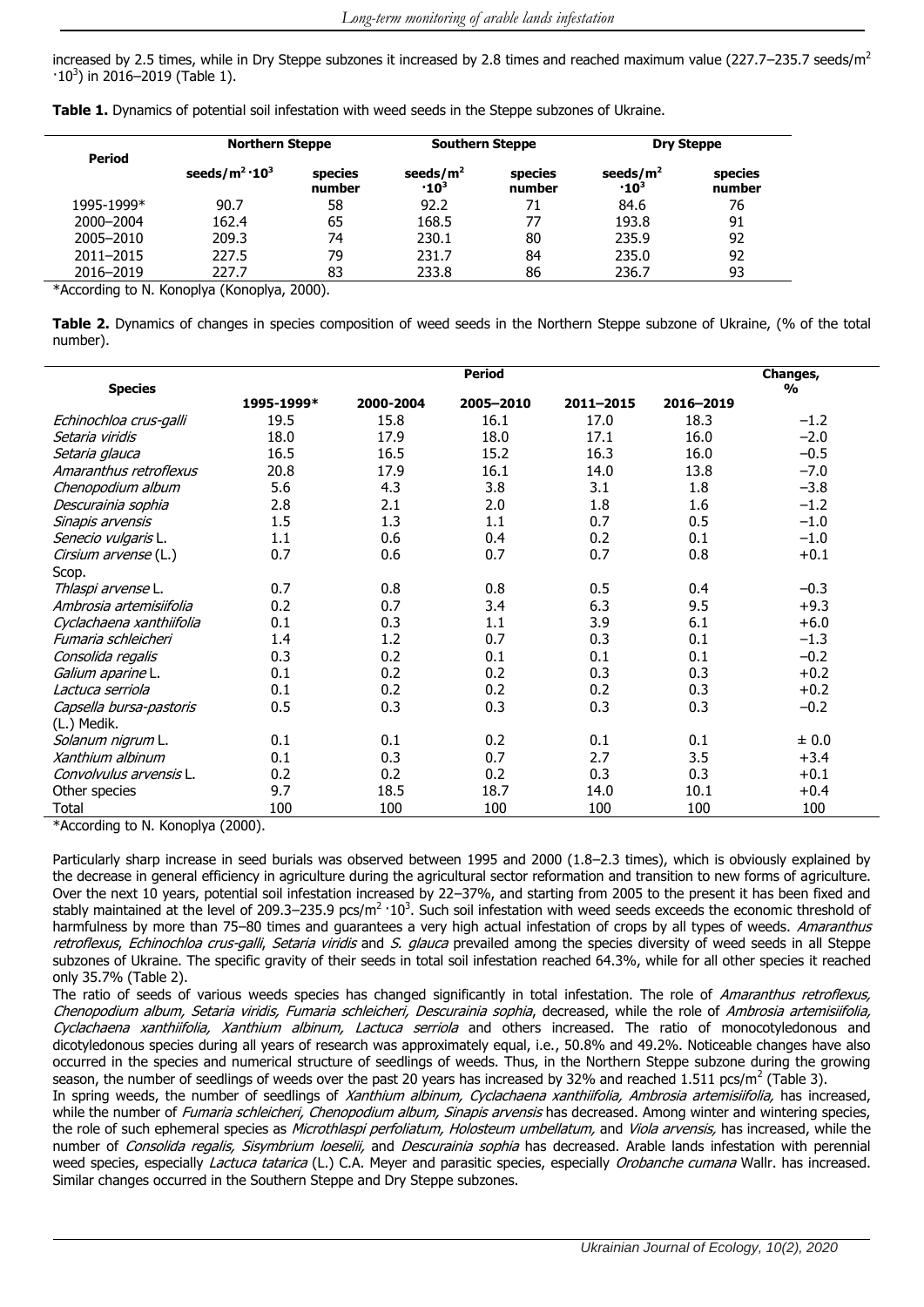**Table 3.** Dynamics of weeds diversity and abundance in the Northern Steppe subzone of Ukraine in 2000–2019.

|                                   |                | <b>Period</b>        |                |                    |        |  |  |
|-----------------------------------|----------------|----------------------|----------------|--------------------|--------|--|--|
|                                   |                | 2000-2004            | 2016-2019      | Changes, %         |        |  |  |
| <b>Species</b>                    | seeds/ $m2$    | % of total<br>amount | seeds/ $m2$    | pcs/m <sup>2</sup> |        |  |  |
| Number of seedlings during the    | 1144           | 100                  | 1511           | 100                | $+32$  |  |  |
| growing season                    |                |                      |                |                    |        |  |  |
| Spring weeds                      | 759            | 66.3                 | 975            | 64.6               | $+28$  |  |  |
| Amaranthus retroflexus            | 138            | 12.2                 | 159            | 10.5               | $+15$  |  |  |
| Ambrosia artemisiifolia           | 32             | 2.3                  | 116            | 7.7                | $+263$ |  |  |
| Chenopodium album                 | 64             | 5.6                  | 23             | 1.5                | $-64$  |  |  |
| Cyclachaena xanthiifolia          | $\overline{4}$ | 0.4                  | 21             | 1.4                | $+425$ |  |  |
| Echinochloa crus-galli            | 156            | 13.6                 | 180            | 11.9               | $+15$  |  |  |
| Fumaria schleicheri               | 44             | 3.9                  | 9              | 0.6                | $-80$  |  |  |
| Fallopia convolvulus (L.) A. Löve | 11             | 1.0                  | 14             | 0.9                | $+27$  |  |  |
| Setaria viridis+S. glauca         | 185            | 16.3                 | 268            | 17.7               | $+45$  |  |  |
| Sinapis arvensis                  | 31             | 2.7                  | 19             | 1.3                | $-39$  |  |  |
| Solanum nigrum                    | 14             | 1.2                  | 16             | 1.1                | $+14$  |  |  |
| Xanthium albinum                  | 9              | 0.8                  | 53             | 3.5                | $+489$ |  |  |
| Others weeds                      | 71             | 6.3                  | 97             | 6.5                | $+37$  |  |  |
| Winter and wintering weeds        | 359            | 31.4                 | 493            | 32.6               | $+37$  |  |  |
| Capsella bursa-pastoris           | 87             | 7.6                  | 84             | 5.6                | $-3$   |  |  |
| Consolida regalis                 | 46             | 4.0                  | 29             | 1.9                | $-59$  |  |  |
| Erigeron canadensis L.            | 15             | 1.3                  | 20             | 1.3                | $+33$  |  |  |
| Descurainia sophia                | 32             | 2.8                  | 14             | 0.9                | $-56$  |  |  |
| Galium aparine                    | 10             | 0.9                  | 17             | 1.1                | $+70$  |  |  |
| Holosteum umbellatum              | 12             | 1.4                  | 78             | 5.2                | $+550$ |  |  |
| Lactuca serriola                  | 9              | 0.8                  | 12             | 0.8                | $+33$  |  |  |
| Microthlaspi perfoliatum          | 8              | 0.6                  | 54             | 3.6                | $+575$ |  |  |
| Sisymbrium loeselii               | 40             | 3.4                  | 17             | 1.1                | $-58$  |  |  |
| Thlaspi arvense                   | 43             | 3.7                  | 45             | 3.0                | $+5$   |  |  |
| Viola arvensis                    | 18             | 1.6                  | 26             | 1.7                | $+44$  |  |  |
| Others weeds                      | 39             | 3.3                  | 97             | 6.4                | $+149$ |  |  |
| Perennial plants                  | 12             | 1.1                  | 20             | 1.3                | $+67$  |  |  |
| Cirsium arvense                   | $\overline{4}$ | 0.4                  | 7              | 0.5                | $+75$  |  |  |
| Convolvulus arvensis              | 5              | 0.5                  | 6              | 0.4                | $+20$  |  |  |
| Lactuca tatarica                  | $\mathbf{1}$   | 0.1                  | 5              | 0.3                | $+400$ |  |  |
| Others weeds                      | 2              | 0.1                  | $\overline{2}$ | 0.1                | ± 0    |  |  |
| Biennial and parasitic plants     | 14             | 1.2                  | 23             | 1.5                | $+64$  |  |  |

# **Conclusion**

Over the past 25 years, the potential arable land infestation in the Steppe subzone of Ukraine has increased by 2.5–2.8 times and reached 227.7–235.7 thousand of seeds/ $m^2$ . We reported the noticeable change in biological and environmental structure of weeds on cultivated lands. The specific gravity of spring xerophytic species (Echinochloa crus-galli, Setaria viridis, Setaria glauca), the species with high seed productivity (Ambrosia artemisiifolia, Cyclachaena xanthiifolia, Xanthium albinum, Lactuca serriola) and wintering ephemeral like Microthlaspi perfoliatum, Holosteum umbellatum, and Viola arvensis, as well as perennial and parasitic plants has increased. The number of mesophytes and hygrophytes, namely Persicaria maculosa S.F. Gray, Bidens tripartita L., Fumaria schleicheri, Equisetum arvense L., Chenopodium album, and Consolida regalis has decreased.

#### **References**

Avav, T. & Oluwatayo, J. I. (2006). Environmental and Health Impact of Pesticides. Jolytta Publications, Makurdi.

Berti, A., Sattin, M., Baldoni, G., Del Pinos, A.M., Ferrero, A., Zanin, G. (2008) Relationships between crop yield and weed time of emergence/removal: modelling and parameter stability across environments. Weed Research, 48, 378–388, https://doi.org/10.1111/j.1365-3180.2008.00628.x

Fisyunov, А. (1983). Guidelines for accounting of infestation of crops and soil in field experiments. Kursk: All-Russian Research Institute of Agriculture and Soil Protection from Erosion. (in Russian).

Foley, J.A., Ramankutty, N., Brauman, K.A., Cassidy, E.S., Gerber, J,S. … Zaks, D.P. (2011). Solutions for a cultivated planet. Nature, 478, 337–342, https://doi.org/10.1038/nature10452

Hanzlik, R. & Gerowitt B. (2016). Methods to conduct and analyse weed surveys in arable farming: a review, Agronomy for Sustainable Development, 36(1), 132–147.

Ivashchenko, О. (2001). Weeds in agrophytocenoses. Kiev. Svit (in Ukrainian).

Konoplya, N. (2000). Weed seeds in the soil. Lugansk: Znanie (in Russian).

Kosolap, M. (2011). Atlas of weed seeds.Kiev: Main State Inspectorate for Plant Quarantine of Ukraine. (in Ukrainian).

Kraehmer, H. (2016). Atlas of Weed Mapping. Wiley-Blackwell.

Kraehmer, H., Jabran K. et al. (2016). Global distribution of rice weeds. Crop Protection, 80, 73–86.

Kurdyukova, O., Konoplia M. (2012). The weeds of Ukrainian steppes. Lugansk: Elton-2. (in Ukrainian).

Kurdyukova, O., Konoplia N. (2018). Seed productivity and weed seeds. St. Petersburg: Svoe izdatelstvo. (in Russian).